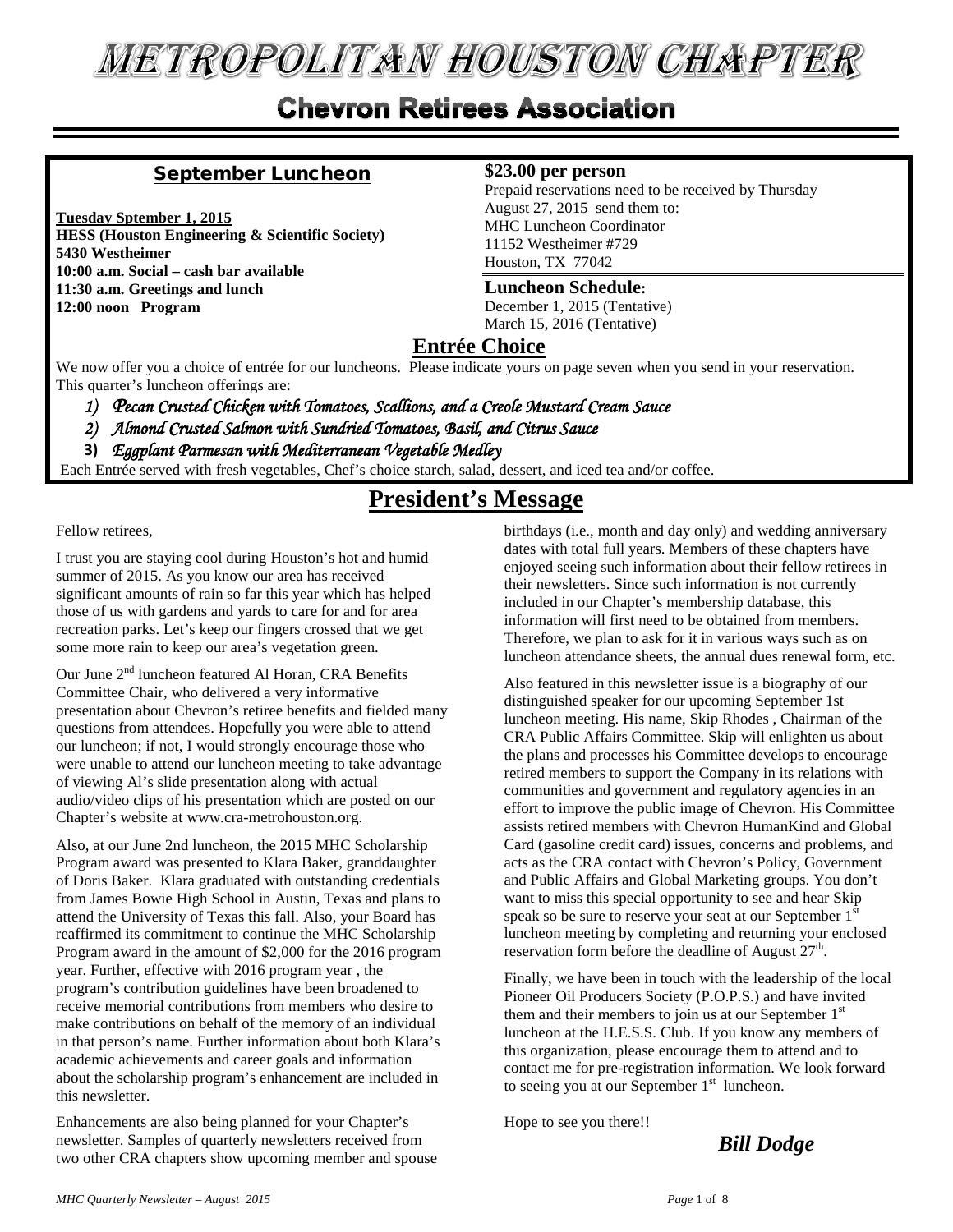**Last Meeting Highlights** *Alan W. Horan CRA Benefits Committee Chair*



Al was the Manager, Benefits & Special Services for Caltex Corporation for most of his 27 years of service. As the Manager, Benefits & Special Services he was responsible for benefit programs worldwide, deferred compensation, financial

planning, medical offices in Dallas and London, expatriate tax programs, and security. He worked in New

York, Bahrain and Dallas and traveled extensively for Caltex in Africa, Asia, Australia/New Zealand and the UK. Before joining Caltex he was an insurance underwriter and an adviser for corporate insurance/benefit plans. In total he has more than 50 years of experience in the benefits/insurance area. He holds a BBA from Pace University, New York and an MBA from Adelphi University, New York.

We want to thank Al for his interesting and helpful presentation of Chevron and CRA benefits

## **Newsletter Delivery**

If you received your newsletter but not in the manner you wanted to receive it, MAYBE it is because you didn't tell us how you wanted to receive it. Beginning this edition we are delivering the newsletter using the method you have indicated you want to receive it. To conserve the financial resources of your chapter, if you don't tell us you will default to e-Mail. Let us know if you want to receive it by postal mail. Just call Glenn Ewan at 281-693-5461 or email us at

[Newsletter@cra-metrohouston.org](mailto:Newsletter@cra-metrohouston.org) .

## **Directory Data**

We have received some complaints that the data in the current directory is not correct. PLEASE check the data we show for you on the luncheon reservation form and let us know if there are any changes needed. If you received this newsletter by email, that form is the main email message, if you received this newsletter by Postal mail, that form is page 7. Thank You.

## **September Program Skip Rhodes, President Skip Rhodes & Associates, LLC**



Skip is President of Skip Rhodes & Associates, a consulting firm in strategic corporate and non-profit philanthropic organizational and community activities.

He was with the

Chevron Corporation for 46 years, where from 1986 - 2005 he was Manager, Corporate Community Involvement, responsible for managing and directing all consolidated charitable and business expense contributions and community engagement programs for the corporation and participating Chevron companies worldwide.

His group carried out the annual budget that ranged from \$65 to \$84 million, and provided programs and contributions guidance and direction to field public affairs managers and Chevron operating companies in over 120 countries.

During his time with Chevron, he held various positions in the field of transportation, logistics and supply, marketing, antitrust litigation, business planning, government affairs and public affairs.

A San Francisco native, Rhodes was raised in Berkeley, CA and graduated from the University of California, Berkeley. Following graduation, he served as an infantry officer with the U.S. Army. From 1986-1994, Rhodes was a Council Member of the Piedmont, Calif., City Council and was Mayor from 1990-1992. He served with the North Atlantic Treaty Organization (NATO) from 1978-1994 and was Director, Joint Operations Staff (NATO) from 1984- 1994. He was the founding president - Board of Directors of a San Francisco Bay Area private school for five years. He is a Past President and current member of the Board of Governors of the Commonwealth Club of California, a Trustee of the Board of The Yosemite Conservancy, President and Board member of The Oakland Zoo Foundation, member of the Council Of The Friends of the Bancroft Library, University of California, Berkeley and was a member of the Board of Directors for the Council on Foundations in Washington, D.C., from 1993-1999, Board Chair from 1996-1998 and is currently a Senior Advisor to the Council.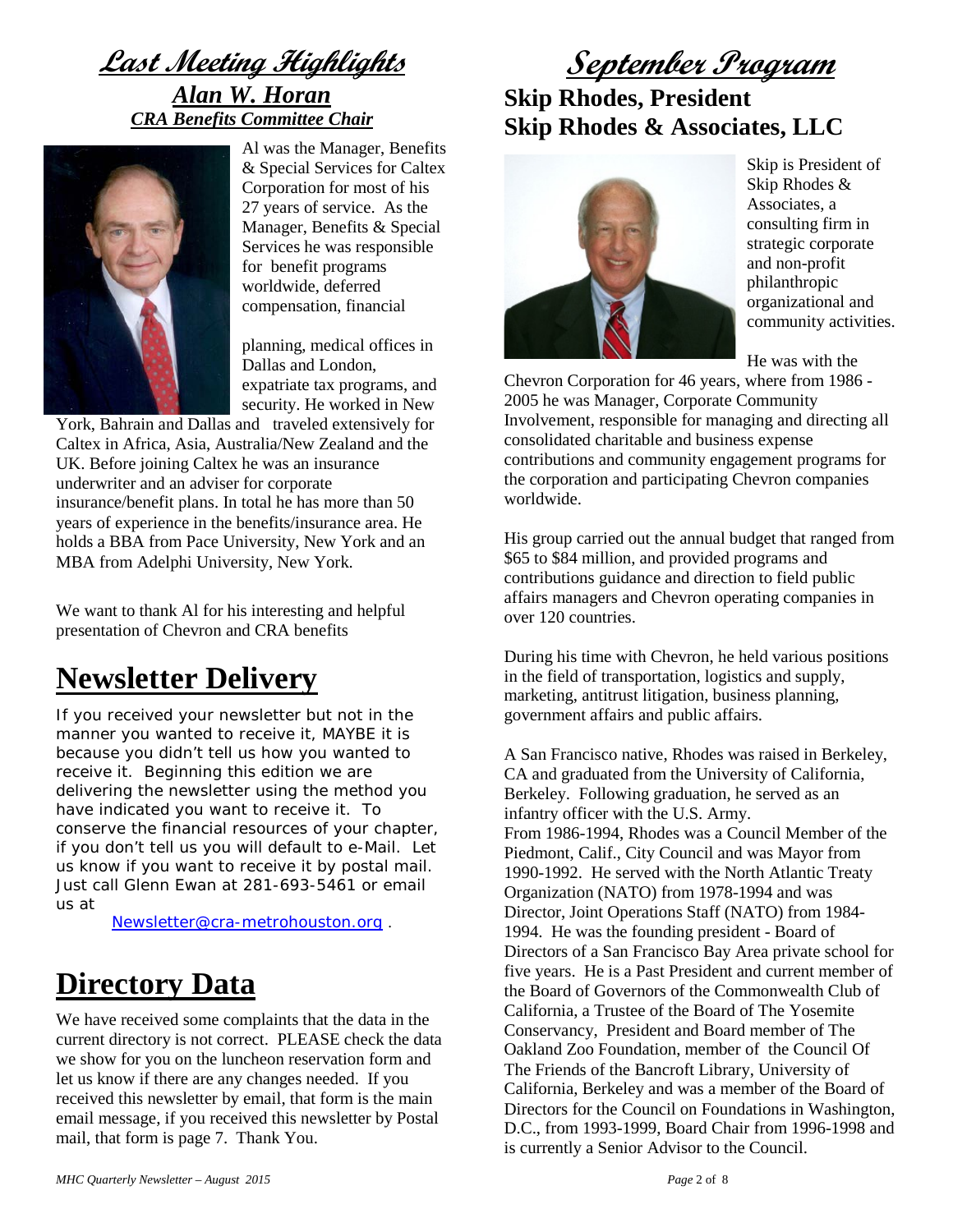### *Membership*

I hope all of you are doing and feeling good this year. So far for the 2015 MHC registration year we have 32 new members and that is good, but we also had 44 members that didn't renew. Your board has created a Membership Committee that will be looking into increasing new membership while holding on to our current membership. Any ideas that you have to make our Chapter more to your liking should be emailed to: [membership@cra](mailto:membership@cra-metrohouston.org)[metrohouston.org.](mailto:membership@cra-metrohouston.org)

Please let us know your thoughts.

To our 32 new members we would like to see all of you at our September luncheon. And, to all of our current members come meet your new retiree friends.

Don't forget, MHC has a **"try it for free"** program for first time members. Any retiree of Chevron or one of its merged companies that has not been a member of any other Chevron Retiree Association chapter will receive their first year's MHC membership for free. You may want to use this first time offer to entice one or more of your retiree friends that haven't yet joined MHC. Just give them the link to our website, www.cra-metrohouston.org to show them the benefits of our chapter. See all of you at the September luncheon,

Bill Alvarez

MHC Membership Committee Chair

## **An Opportunity for You:**

We have a position open on your Board of Directors. We would love to fill that with an enthusiastic person that wants to positively influence the direction of MHC. Please consider joining the BOD. Just let any of the current BOD members know of your interest or email

[contact@cra-metrohouston.org](mailto:contact@cra-metrohouston.org)

## **Treasurer's Corner**

# **Year to Date Financial**

| <b>Statement</b>             |                         |                   |  |
|------------------------------|-------------------------|-------------------|--|
| <b>REVENUE</b>               | Annual<br><b>Budget</b> | <b>YTD Actual</b> |  |
| Income (dues)                | \$4,500                 | \$4,478.00        |  |
| <b>Scholarship Donations</b> | \$2,000                 | \$2,131.00        |  |
| <b>TOTAL REVENUE</b>         | \$6,500                 | \$6,609.00        |  |
| <b>EXPENSES</b>              |                         |                   |  |
| <b>CRA Dues</b>              | \$1,125                 | \$1,095.00        |  |
| Luncheon Meal Cost - Net     | \$150                   | \$440.72          |  |
| Scholarship                  | \$2000                  | \$2000.00         |  |
| Web Site                     | \$300                   | \$10.61           |  |
| Misc. Expenses               | \$250                   | \$51.20           |  |
| Mail Box                     | \$0                     | \$0               |  |
| <b>Luncheon Door Prizes</b>  | \$600                   | \$300             |  |
| Luncheon Entertainment       | \$600                   | \$0               |  |
| <b>TOTAL EXPENSE</b>         | \$5,025                 | \$3,897.53        |  |

#### **Items of note:**

- $\triangleright$  Within budget parameters at present.
- Several costs in  $2^{nd}$  half of year may rise; Board closely monitoring costs.
- **Scholarship amount was fully funded by donations for first time in MHC history!**

#### **\$2,131 Thanks to YOU!!! \$2,131**

**Through June, your generous contributions to our Scholarship Fund totaled \$2,131.00 therefore the 2015 award was totally funded by contributions and a start of \$131 is credited toward the 2016 award.. Thank You! We are gratified to see that our members share our commitment:**

### **"These Students Are Our Future".**

**Please consider supporting the continuation of this annual scholarship by making a financial contribution. Rest assured your contributions are being accounted for separately and will be used for no other purpose.**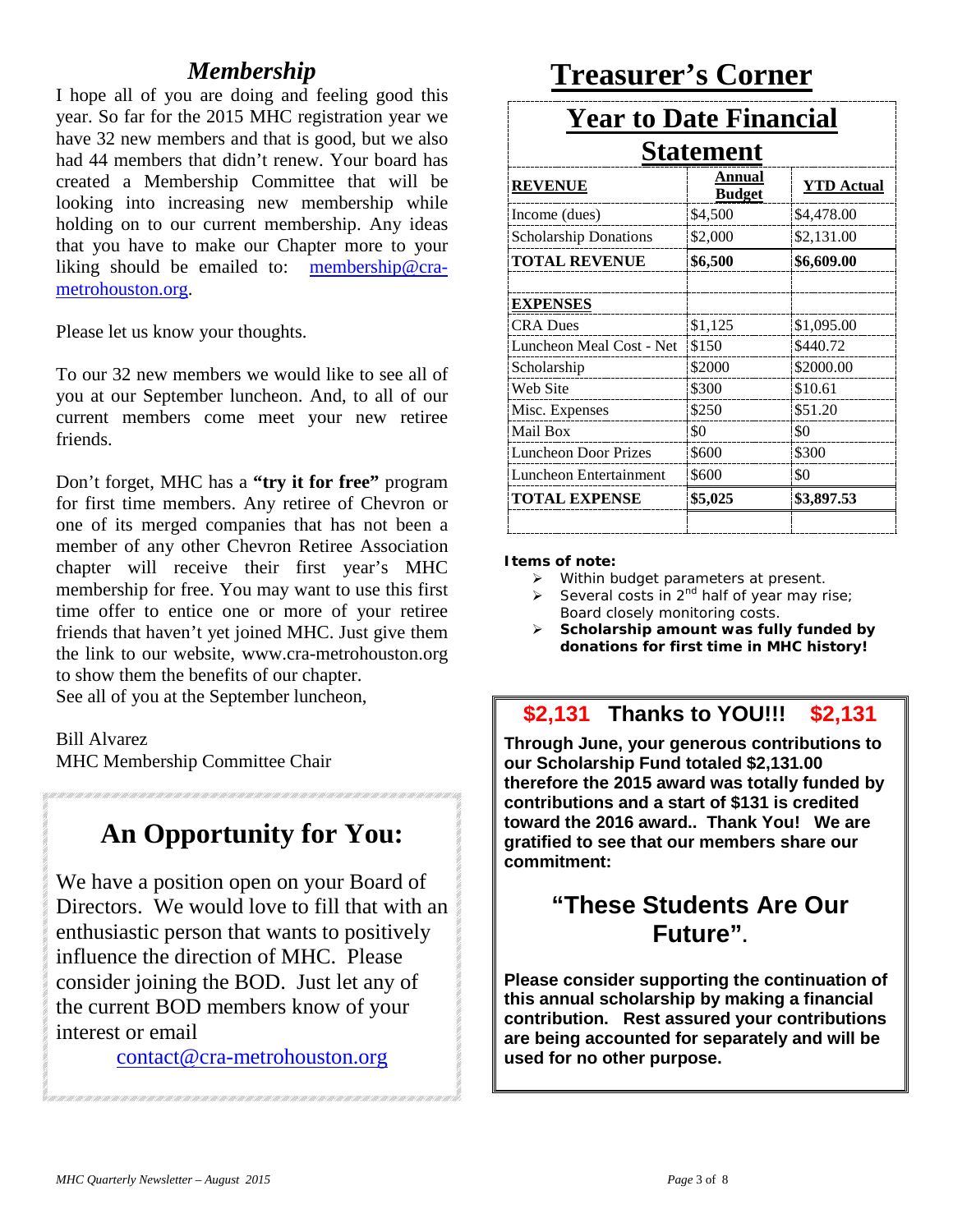# **2015 Scholarship**



**Klara Baker,** granddaughter of Doris Baker, was presented the 2015 MHC Scholarship Award at the June 3rd luncheon. Here we see MHC Scholarship Committee Chairman Truman Childress presenting her with a desk plaque of her name. The plaque was created by Ricky Mercado.

Each year our organization awards a \$2,000 college scholarship because of our members' generous support. We award this scholarship to the best student who has applied for the scholarship. The scholarship is based upon merit and not financial need. Each student is required to submit their application, which includes their transcript, standardized testing scores, three references, a 500 word essay, and a letter of acceptance into college. The scholarship committee then evaluates the applicants for the scholarship based upon this information. We would like to thank our scholarship committee members, Bill Dodge & Lorie Hougland for their assistance and volunteering their time for this process.

It was with great pleasure to announce that this year's scholarship was awarded to Klara Baker who graduated with outstanding credentials from James Bowie High School in Austin and will be attending the University of Texas at Austin this coming fall. Klara plans to pursue an undergraduate degree with a double major in Languages and Business Administration with an emphasis on International Business. Learning languages has been one of Klara's passions. She hopes to develop her skills and prepare for a career where she can travel the world and apply her language skills in a successful career.

Klara earned excellent grades and high test scores while maintaining a full and challenging schedule of academic classes, including many honors/advanced placement classes. Klara's leadership is an outgrowth of years of scouting, soccer and volunteering. She earned a National Merit Commended Scholar status, was a Gold Award recipient, placed first in a statewide art contest and her science project earned recognition from Exxon-Mobil and the Austin Energy Regional Science Fair. She was active in National Honor Society, the National French Honor Society, the Book Club, and the French Club. Meanwhile she was third in her class of over 600.

Congratulations to Klara and her family, including her grandmother, Doris Baker who is the Metropolitan Houston Chapter sponsoring member for her granddaughter.



Damian Schumacher Paul eastaway Klara baker



# Door Prize Winners









Don edmonston Ricky Mercado Linda schneider